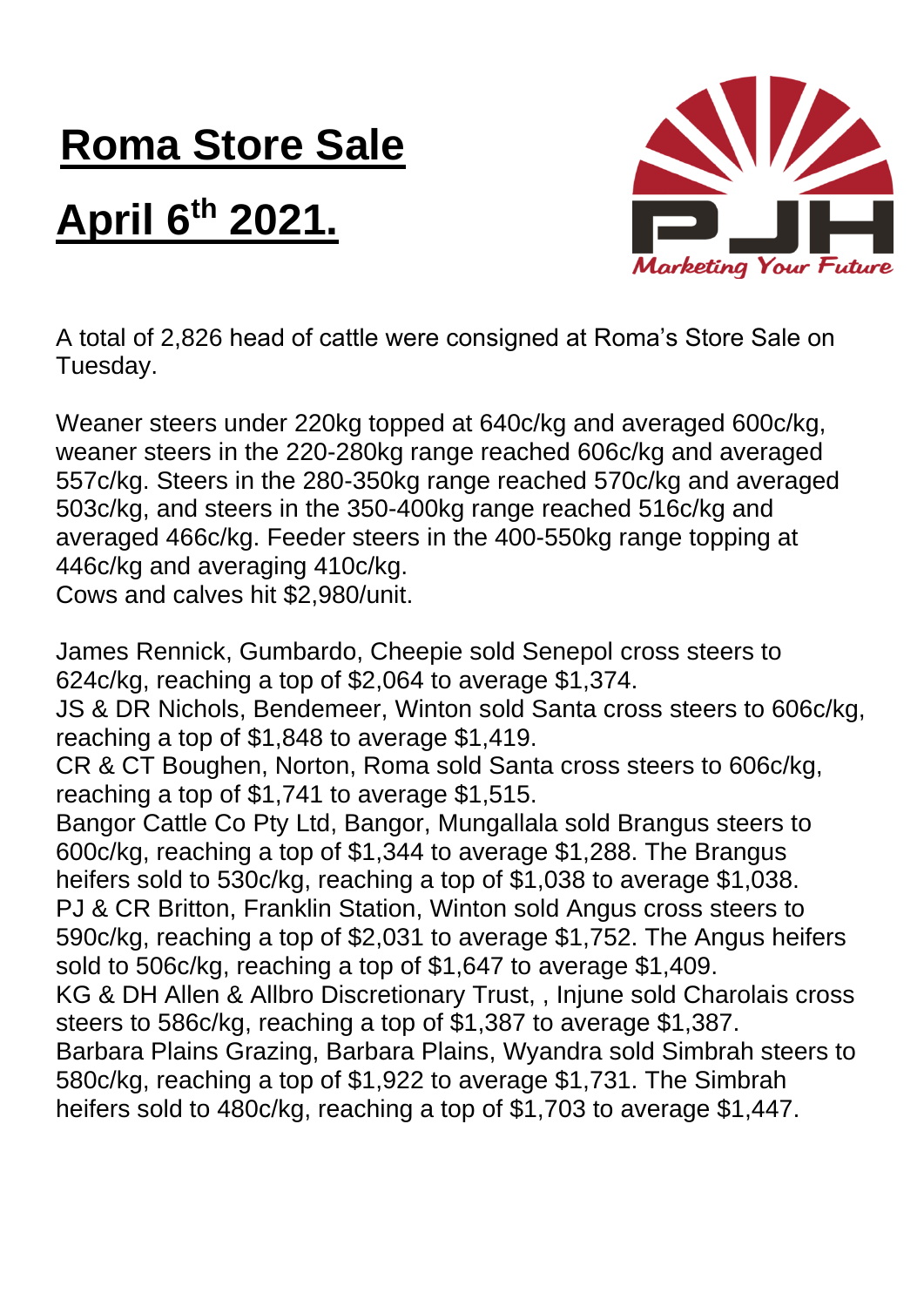Sandlewood Valley Partnership, Sandlewood Valley, Injune sold Angus steers to 570c/kg, reaching a top of \$1,809 to average \$1,792.

EJ & CF Rolfe, Marie Downs, Roma sold Charolais cross steers to 548c/kg, reaching a top of \$1,773 to average \$1,636. The Charolais cross heifers sold to 510c/kg, reaching a top of \$1,631 to average \$1,528. Seawright Investments, Comet Downs, Injune sold Santa cross steers to 540c/kg, reaching a top of \$1,777 to average \$1,777.

Brian Cloherty, Kingull West, Roma sold Santa cross steers to 534c/kg, reaching a top of \$1,442 to average \$1,442.

RA & CL Bain, Mt Eden, Roma sold Angus cross steers to 520c/kg, reaching a top of \$1,747 to average \$1,664.

RW & KE Thorne, Holmleigh, Mitchell sold Santa cross steers to 514c/kg, reaching a top of \$1,865 to average \$1,766.

JS Grazing, Double J, Injune sold Angus steers to 478c/kg, reaching a top of \$1,914 to average \$1,914.

C A Warrian, Roma sold Charbray steers to 442c/kg, reaching a top of \$2,113 to average \$2,108.

Gardiner & Sons, Collaroy, Charleville sold Angus steers to 442c/kg, reaching a top of \$2,038 to average \$1,844.

D & R Sargood, North Yarrawonga, Charleville sold Angus cross steers to 440c/kg, reaching a top of \$1,829 to average \$1,829. The Angus cross heifers sold to 468c/kg, reaching a top of \$1,809 to average \$1,809. The Angus cross cows sold to 304c/kg, reaching a top of \$1,800 to average \$1,800.

Prudence J Kendall, Dunrobin, Dulacca sold Santa cross steers to 426c/kg, reaching a top of \$1,631 to average \$1,631.

LA & GA Sellars, Montana, Injune sold Brahman cross steers to 424c/kg, reaching a top of \$1,887 to average \$1,885.

CF & D Walsh, Townsend, Roma sold Hereford cross steers to 420c/kg, reaching a top of \$2,136 to average \$2,023.

Noogilla Cattle Co, Woodlands, Mitchell sold Simmental cross steers to 382c/kg, reaching a top of \$1,994 to average \$1,954.

Heifers under 220kg topped at 598c/kg and averaged 488c/kg, while heifers in the 220-280kg range topped at 532c/kg and averaged 420c/kg. Heifers in the 280-350kg range topped at 514c/kg, averaging 430c/kg. Heifers in the 350-450kg range topped at 470c/kg, averaging 388c/kg.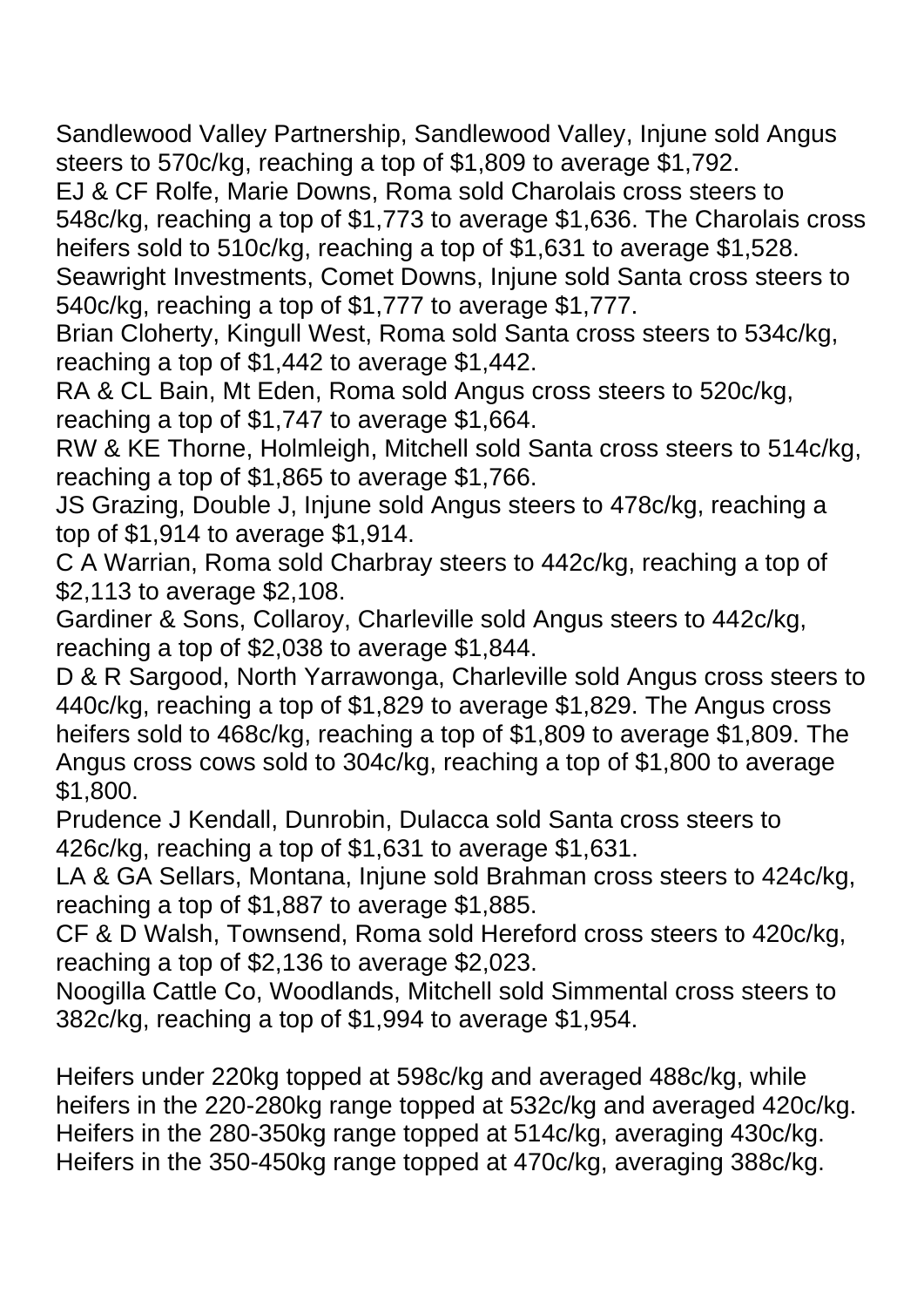Borehead Past Co, Malakoff, Cloncurry sold Charolais cross heifers to 598c/kg, reaching a top of \$1,418 to average \$1,156.

PB & RM O'Brien, Ivanhoe, Roma sold Droughtmaster cross heifers to 472c/kg, reaching a top of \$1,602 to average \$1,602.

Baldy Bay Pty Ltd, Alroy Downs, Tennant Creek sold Brahman cross heifers to 428c/kg, reaching a top of \$1,259 to average \$1,014.

Cows in the 300-400kg range reached 360c/kg and averaged 262c/kg, while cows in the 400kg-500kg range reached 336c/kg and averaged 296c/kg. Cows over 500kg topped at 310c/kg, averaging 294c/kg.

HR & DJ Harrison, Dunrobin, Dulacca sold Santa cows to 303c/kg, reaching a top of \$2,019 to average \$1,904. The Santa cows and calves sold to \$2,980.

MFT, Bowood, Mitchell sold Charbray cross cows and calves to \$2,425.

## *NEXT STORE SALE IS 13 th APRIL PJH SELL 3 rd POSITION*